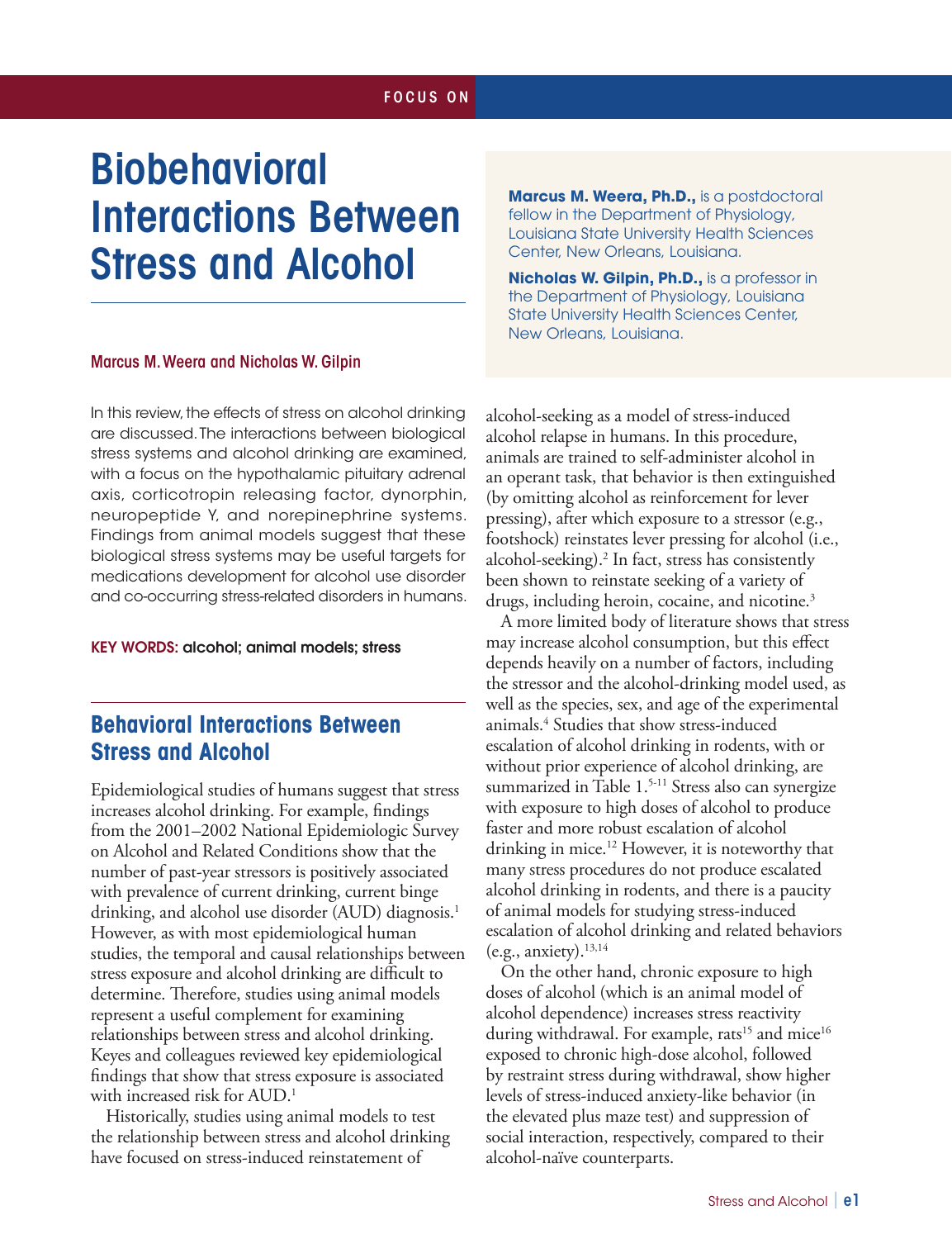| Procedure                                                            | <b>Developmental Stage</b><br>at Exposure | <b>Stressor</b>                                     | <b>Alcohol-Drinking Procedure</b>                          |
|----------------------------------------------------------------------|-------------------------------------------|-----------------------------------------------------|------------------------------------------------------------|
| Stress $\rightarrow$ Alcohol Drinking                                |                                           |                                                     |                                                            |
| In Rats                                                              | Adult                                     | Repeated footshocks <sup>5</sup>                    | Two-bottle choice drinking                                 |
|                                                                      | Adolescent                                | Postweaning social isolation <sup>6*</sup>          | Two-bottle choice drinking and operant self-administration |
| In Mice                                                              | Adult                                     | Repeated social defeat <sup>7</sup>                 | Two-bottle choice drinking                                 |
|                                                                      | Adolescent                                | Postweaning social isolation <sup>8</sup>           | Two-bottle choice drinking                                 |
| Alcohol Drinking $\rightarrow$ Stress $\rightarrow$ Alcohol Drinking |                                           |                                                     |                                                            |
| In Rats                                                              | Adult                                     | Single exposure to soiled cat litter <sup>91</sup>  | Two-bottle choice drinking                                 |
|                                                                      | Adult                                     | Single exposure to bobcat urine <sup>101‡</sup>     | Operant self-administration                                |
| In Mice                                                              | Adult                                     | Repeated social defeat or forced swim <sup>11</sup> | Two-bottle choice drinking                                 |

#### **Table 1** Studies of Stress-Induced Escalation of Alcohol Drinking in Rodents

\* Stress increased alcohol drinking only in male rats.

† Stress increased alcohol drinking only in rats that were highly stress reactive.

‡ Stress increased responding for quinine-adulterated alcohol (aversion-resistant responding) in rats that were highly stress reactive.

Data from animal models suggest that stress may not only trigger relapse to alcohol drinking but also increase subsequent alcohol drinking. Animal studies also show that exposure to high doses of alcohol increases stress reactivity. These studies suggest that stress exposure may facilitate development of AUD in humans, which may increase the likelihood of developing a stress-related disorder, further exacerbating AUD. The precise mechanisms through which this occurs are unclear, but dysregulation of brain stress signaling systems is likely to play a central role. Stress and chronic alcohol exposure alter the activity of brain stress systems, and dysregulation of these systems has demonstrable effects on alcohol drinking. The next section summarizes key findings from animal studies regarding the interaction between alcohol and brain stress systems.

# **Neurobiological Interactions Between Stress and Alcohol**

Although alcohol often is consumed to alleviate stress,<sup>1</sup> alcohol may activate some brain stress systems and may be considered a stressor itself.<sup>17</sup> A body of literature shows that dysregulation of brain stress systems induced by stress or chronic high-dose alcohol exposure contributes to escalation of alcohol drinking or to alcohol-seeking relapse. This section summarizes key findings from research

on several brain stress systems that likely mediate stress-alcohol interactions.

# **Hypothalamic pituitary adrenal axis**

One of the main physiological responses to stress is activation of the hypothalamic pituitary adrenal (HPA) axis. This process begins with release of corticotropin releasing factor (CRF) from cells in the paraventricular nucleus of the hypothalamus, which leads to increased release of adrenocorticotropic hormone in the pituitary, which stimulates glucocorticoid (cortisol in humans and corticosterone in rodents) release in the adrenal gland. Therefore, HPA activation is generally considered to be "pro-stress," but the effects of HPA activity and corticosterone level on stress-related outcomes (e.g., anxiety-related behaviors) may depend on several factors. In animals, administration of corticosterone systemically or into the brain increases alcohol drinking,18 and systemic glucocorticoid receptor blockade with mifepristone reduces alcohol drinking,<sup>19</sup> suggesting that glucocorticoid signaling modulates alcohol drinking. In addition, research has shown that infusion of mifepristone into the central amygdala attenuated stress-induced reinstatement of alcohol-seeking,<sup>20</sup> suggesting that glucocorticoids act on specific brain regions to modulate alcohol relapse-like behavior.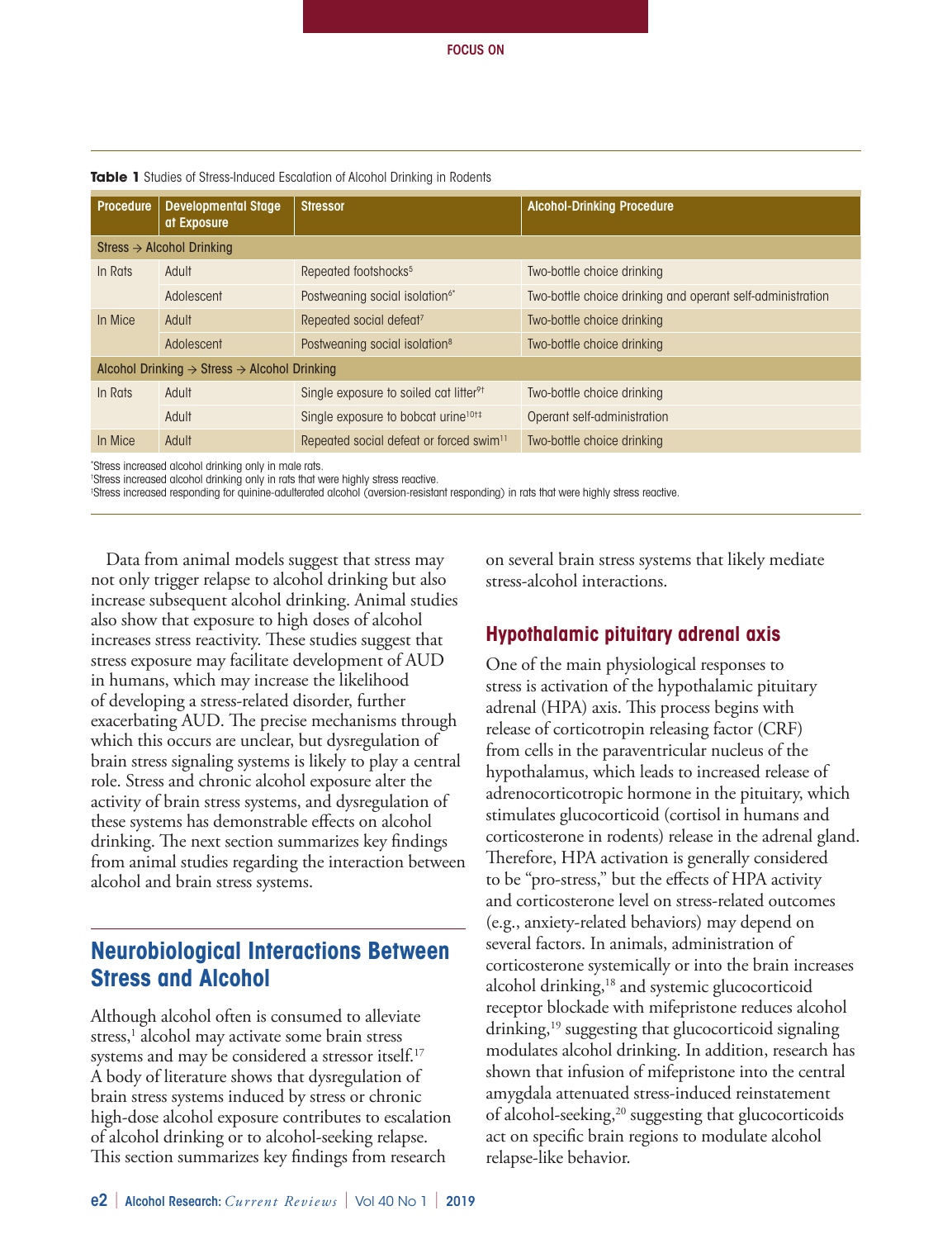Interestingly, in a study that used a predator odor stress model, a blunted plasma corticosterone response in rats following predator odor exposure predicted high stress reactivity (avoidance of a stress-paired context).<sup>21</sup> Also, systemic corticosterone treatment before the stress exposure reduced the percentage of animals that were highly stress reactive (Avoiders) and reduced the magnitude of their stress reactivity (avoidance).<sup>22</sup> After stress, the Avoiders exhibited increased alcohol drinking, as compared to the Non-Avoiders,<sup>10</sup> which suggests that failure to mount a proper HPA response to traumatic stress predicts later escalation of alcohol drinking, which is similar to the notion that failure to mount a proper HPA response to traumatic stress predicts later post-traumatic stress disorder pathology<sup>23</sup> and poor treatment response<sup>24,25</sup> in humans.

Studies of rodents have demonstrated that acute alcohol exposure (experimenter-administered or self-administered) stimulates corticosterone release, mimicking a stressor.<sup>26,27</sup> In one study that used a model of chronic, high-dose alcohol exposure, alcohol-dependent rats, when compared with control rats, showed lower basal corticosterone levels during withdrawal and smaller increases in corticosterone following experimenter-administered or self-administered alcohol.<sup>27</sup> However, this effect may depend on factors such as the rodent species $28$ and whether total or free amounts of glucocorticoids were measured.29 This response is akin to the blunted corticosterone response shown in Avoider rats following exposure to traumatic stress.

In addition, a high basal corticosterone level in rats has been shown to protect against stress-induced and corticosterone injection–induced exacerbation of anxiety-like behavior.<sup>30</sup> Therefore, a blunted corticosterone response to alcohol or stress may be a common mechanism through which chronic, high-dose alcohol or traumatic stress increases alcohol drinking and stress-related disorders. However, Perusini and colleagues found that inhibition of corticosterone synthesis before stress blocked stress-enhanced fear conditioning.<sup>31</sup>

Studies of rats also have shown that glucocorticoid receptor levels in the brain were elevated following chronic alcohol exposure, and that mifepristone blockade of glucocorticoid receptors in these rats, systemically or within the central amygdala, reduced escalation of alcohol drinking.<sup>32</sup> Collectively, these findings suggest that HPA function and

glucocorticoid receptor signaling in the brain, perhaps in specific brain regions, are important targets for medications development for AUD and co-occurring stress-related disorders.

### **CRF system**

Aside from being a critical component of the neuroendocrine stress response, CRF signaling in extrahypothalamic brain regions is also a critical mediator of stress-alcohol interactions. For example, intraventricular infusions of a CRF receptor antagonist have been shown to attenuate stress-induced reinstatement of alcohol-seeking in rats, $33$  and systemic blockade of CRF<sub>1</sub> receptors has produced similar effects.<sup>34</sup> Systemic CRF<sub>1</sub> receptor blockade also has been shown to reduce escalated alcohol drinking after exposure to stress induced by predator odor (in rats) $35$  or by social defeat (in mice).<sup>36</sup> In studies of alcohol-dependent animals, intraventricular infusions of the CRF receptor antagonist D-Phe-CRF(12-41) reduced escalated alcohol drinking for both rats $37$  and mice $38$ during withdrawal. This effect is mediated, at least in part, by the central amygdala, as infusion of D-Phe-CRF(12-41) into the central amygdala also has been shown to reduce escalated alcohol drinking in alcohol-dependent rats during withdrawal.39 CRF effects on escalated alcohol drinking appear to be mediated largely by the  $CRF<sub>1</sub>$  receptor. For example, researchers have reported that systemic  $CRF<sub>1</sub>$  receptor blockade reduced escalated alcohol drinking in mice<sup>40</sup> and rats<sup>41</sup> after chronic exposure to high doses of alcohol.

Collectively, these findings suggest that neural processes mediated by  $CRF-CRF_1$  receptor signaling play an important role in escalation of alcohol drinking, and in alcohol-seeking relapse, induced by stress or by chronic, high-dose alcohol exposure. For more detailed discussions of this topic, please refer to reviews by Phillips and colleagues,<sup>42</sup> Spierling and Zorrilla,<sup>43</sup> and Pomrenze and colleagues.<sup>44</sup>

#### **Dynorphin system**

Stress generally increases brain dynorphin levels, <sup>45</sup> and dynorphin signaling via kappa-opioid receptors (KORs) mediates stress effects on behavior. For example, chronic stress (repeated forced-swim or repeated footshock stress) has been shown to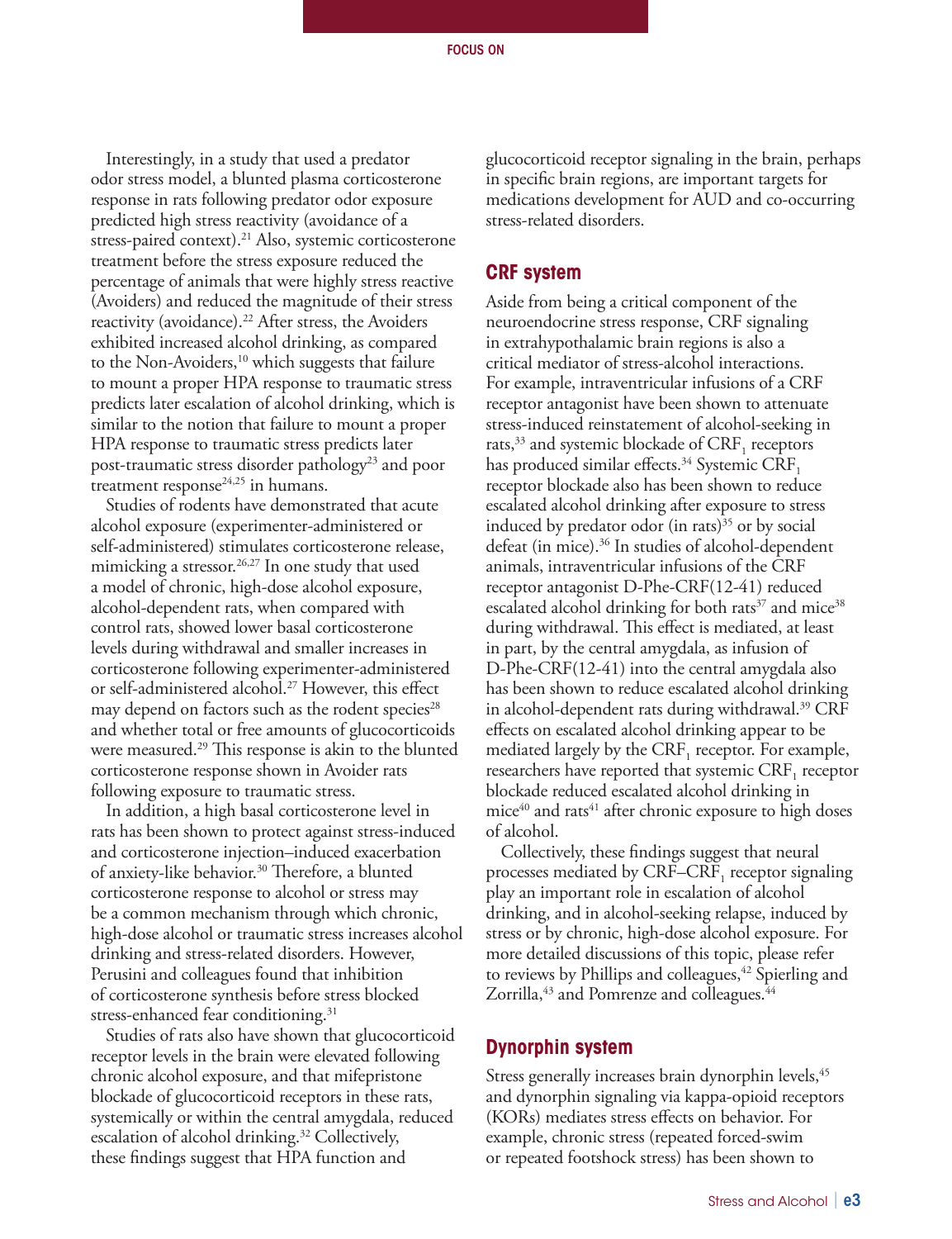produce dysphoria-like behaviors in mice that can be attenuated by systemic KOR blockade or by gene deletion.46 In one study, systemic administration of KOR antagonists reduced stress-induced escalation of alcohol drinking and alcohol-induced place preference in mice.<sup>47</sup> In another study, systemic KOR blockade attenuated reinstatement of alcohol-seeking in rats, which had been induced by yohimbine (an alpha<sub>2</sub>-adrenergic receptor antagonist often used as a pharmacological stressor).48

These results are complemented by findings that dynorphin-KOR signaling in the brain is enhanced by chronic, high-dose alcohol exposure. For example, alcohol-dependent rats, relative to nondependent controls, have been shown to exhibit higher dynorphin levels and increased KOR function in the amygdala during withdrawal.<sup>49</sup> In the same study, KOR blockers, administered systemically or directly into the central amygdala, reduced escalated drinking in alcohol-dependent rats during withdrawal. Reviews by Anderson and Becker<sup>50</sup> and Karkhanis and colleagues<sup>51</sup> provide further discussion on the role of this system in stress-alcohol interactions.

## **Neuropeptide Y system**

In contrast to the CRF and dynorphin systems, the neuropeptide Y system is generally thought to produce anti-stress effects. For example, following predator odor exposure, rats that exhibited high stress reactivity had lower neuropeptide Y levels in the brain, relative to rats that had lower stress reactivity.<sup>52</sup> In the same study, an infusion of neuropeptide Y into the brain an hour after stress exposure reduced the number of rats that subsequently exhibited high stress reactivity. In another study, neuropeptide Y infusion into the brain, followed by yohimbine-induced stress, attenuated reinstatement of alcohol-seeking.53

Compared to alcohol-naïve controls, alcoholdependent rats have been shown to exhibit lower neuropeptide Y expression in several brain areas associated with negative affect and motivation, including amygdalar, cortical, and hypothalamic subregions.<sup>54</sup> These results suggest that chronic, alcohol-induced neuropeptide Y deficits in the brain may contribute to escalation of alcohol drinking and to negative affect during withdrawal. In other studies, an intracerebroventricular infusion of neuropeptide Y into the whole brain<sup>55</sup> or specifically into the central amygdala<sup>56</sup> reduced escalation of alcohol drinking in

alcohol-dependent rats, suggesting that modulation of neuropeptide Y signaling in the brain may have therapeutic value in the treatment of AUD.

Both neuropeptide Y receptor subtypes  $(Y_1$  and  $Y_2$ ) have demonstrated roles in regulating alcohol drinking in rodents. For instance, intraventricular infusion of a  $Y_1$  receptor agonist or a  $Y_2$  receptor antagonist has been shown to reduce alcohol drinking in mice.57 In a study of rats, the ability of a  $Y<sub>2</sub>$  receptor antagonist (via intracerebroventricular administration) to reduce alcohol drinking may have been potentiated in animals that were chronically exposed to high-dose alcohol.<sup>58</sup> However, Kallupi and colleagues found that a  $Y<sub>2</sub>$  receptor antagonist (administered systemically or into the central amygdala) attenuated only anxiety-like behavior, but not alcohol drinking, in rats chronically exposed to high-dose alcohol.<sup>59</sup>

Researchers have reported that  $Y_1$  and  $Y_2$  receptors regulate alcohol drinking in a brain region–specific manner. For example, research has demonstrated that  $Y_1$  receptor activation or  $Y_2$  receptor blockade in the medial prefrontal cortex reduced alcohol drinking in mice,  $60$  whereas Y<sub>1</sub> receptor activation in the paraventricular nucleus increased alcohol drinking in rats.61 Further discussions of this topic can be found in reviews by Robinson and Thiele $62$  and Thorsell and Mathé. 63

## **Norepinephrine system**

The locus coeruleus is densely packed with noradrenergic neurons that project to specific brain nuclei in the amygdala, prefrontal cortex, and hippocampus and that are important in the regulation of emotion and motivation.<sup>64</sup> Stress engages some of these projections. For example, in a study of rats, immobilization stress increased norepinephrine release in the central amygdala.<sup>65</sup> In a different study of the central amygdala, alpha<sub>1</sub>-adrenergic receptor blockade with prazosin reduced stress-induced augmentation of anxiety-like behavior.<sup>66</sup> Research has also demonstrated that prazosin blocked stress-induced reinstatement of alcohol-seeking in rats.<sup>67</sup> In a study of rats chronically exposed to high-dose alcohol, administration of prazosin $68$  or the beta-adrenergic receptor blocker propranolol<sup>69</sup> blocked escalation of alcohol drinking during alcohol withdrawal.

Stress and chronic alcohol exposure also increase the activity of the sympathetic nervous system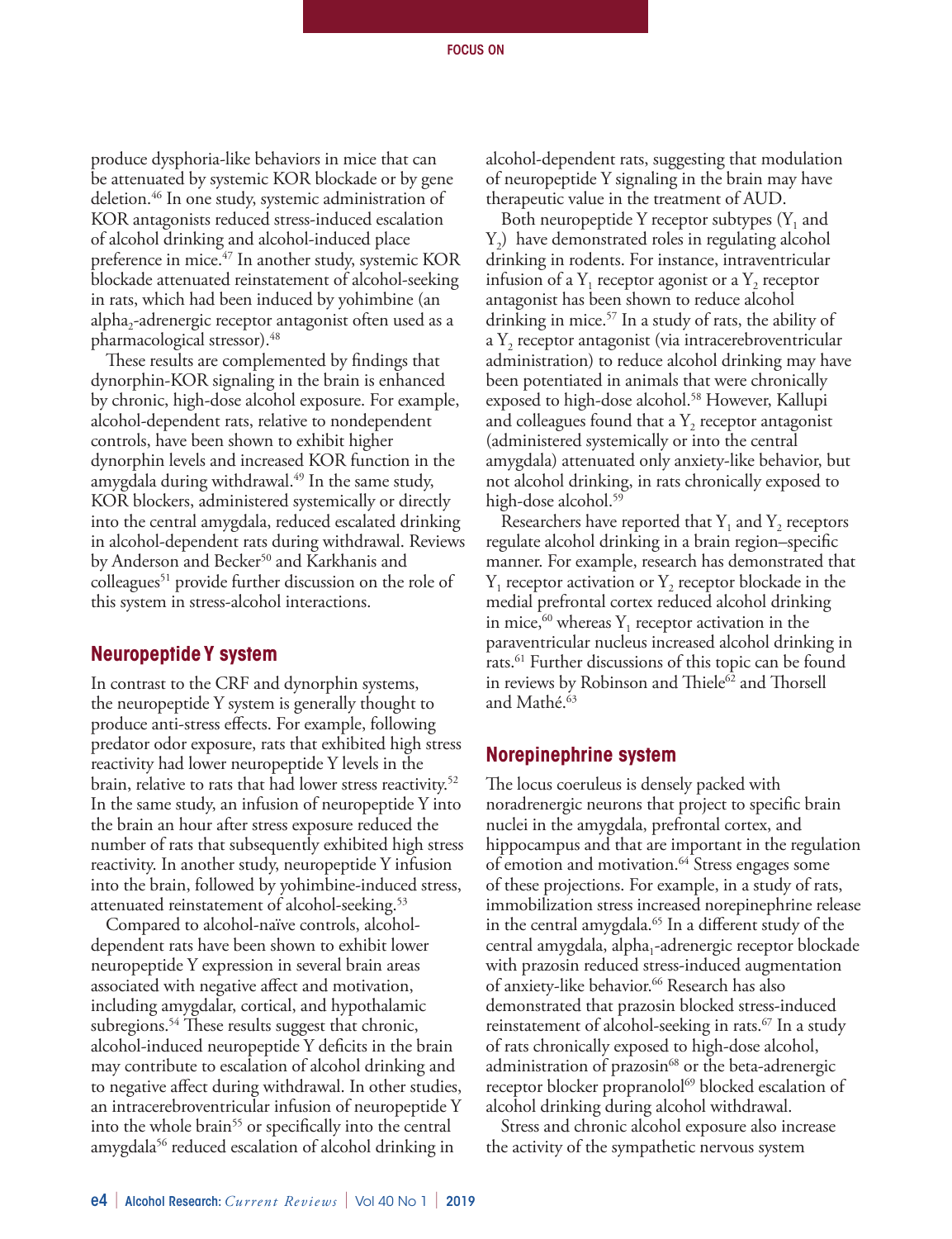(a subdivision of the autonomic nervous system, which mediates the flight-or-fight response) and thereby affect the function of many organ systems, in part through increased noradrenergic signaling. For example, psychosocial stress in mice has been shown to increase blood pressure via an alpha<sub>1</sub>-adrenergic receptor–dependent mechanism.70

During withdrawal from chronic, high-dose alcohol exposure, increases in sympathetic activity contribute to aversive physiological symptoms, such as increased blood pressure, heart rate, and sweating, which are thought to contribute to relapse in abstinent individuals.71 In studies of rats, blockade of alpha<sub>1</sub>- and beta-adrenergic receptors<sup>72,73</sup> and activation of alpha<sub>2</sub>-adrenergic autoreceptors<sup>73</sup> reduced alcohol withdrawal symptoms such as convulsions, tremors, and locomotor hyperactivity. In another study of rats, blockade of norepinephrine signaling during withdrawal attenuated alcohol drinking.<sup>68</sup> See the review by Vazey and colleagues<sup>74</sup> for further discussion of this topic.

# **Conclusion and Future Directions**

Brain stress systems mediate the effects of stress on alcohol drinking and the effects of chronic alcohol exposure on subsequent alcohol drinking and stress reactivity. Therefore, brain stress systems are useful targets for the development of medications for AUD and for co-occurring stress-related disorders. More specifically, glucocorticoid, CRF, dynorphin, neuropeptide Y, and norepinephrine systems may be useful targets for modulating stress-alcohol interactions. Several pharmacological agents that target these systems are promising candidates for the treatment of AUD and co-occurring mental health conditions in humans.<sup>75</sup> In addition, emerging evidence has shown that several other brain stress signaling systems, such as oxytocin,<sup>76</sup> nociceptin,77,78 and neuropeptide S,79 also contribute to stress-alcohol interactions, suggesting they also may be promising therapeutic targets. To guide medications development for AUD and co-occurring stress-related disorders, future studies should elucidate the mechanisms through which stress-related neuropeptide and neurotransmitter systems affect alcohol- and stress-related behaviors, including how these systems interact or modulate

glutamate and gamma-aminobutyric acid (GABA) neurotransmission in specific circuits.<sup>80,81</sup>

#### Acknowledgments

This article was supported by National Institutes of Health grants R01AA023305, R01AA026531, R01AA025792, T32AA007577, R21AA026022, and F32AA027145; by U.S. Department of Veterans Affairs grant I01BX003451; and by Cohen Veterans Bioscience.

#### Financial Disclosure

Dr. Gilpin owns shares in Glauser Life Sciences, a company with interest in developing therapeutics for mental health disorders. There is no direct link between those interests and the work contained herein.

#### References

- 1. Keyes KM, Hatzenbuehler ML, Grant BF, et al. Stress and alcohol: Epidemiologic evidence. *Alcohol Res*. 2012;34(4):391-400. PMID: 23584105.
- 2. Lê AD, Quan B, Juzytch W, et al. Reinstatement of alcohol-seeking by priming injections of alcohol and exposure to stress in rats. *Psychopharmacology (Berl)*. 1998;135(2):169-174. PMID: 9497022.
- 3. Mantsch JR, Baker DA, Funk D, et al. Stress-induced reinstatement of drug seeking: 20 years of progress. *Neuropsychopharmacology*. 2016;41(1):335- 356. PMID: 25976297.
- 4. Noori HR, Helinski S, Spanagel R. Cluster and meta-analyses on factors influencing stress-induced alcohol drinking and relapse in rodents. *Addict Biol*. 2014;19(2):225-232. PMID: 24589296.
- 5. Meyer EM, Long V, Fanselow MS, et al. Stress increases voluntary alcohol intake, but does not alter established drinking habits in a rat model of posttraumatic stress disorder. *Alcohol Clin Exp Res*. 2013;37(4):566-574. PMID: 23126586.
- 6. McCool BA, Chappell AM. Early social isolation in male Long-Evans rats alters both appetitive and consummatory behaviors expressed during operant ethanol self-administration. *Alcohol Clin Exp Res*. 2009;33(2):273-282. PMID: 19032581.
- 7. Norman KJ, Seiden JA, Klickstein JA, et al. Social stress and escalated drug self-administration in mice I. Alcohol and corticosterone. *Psychopharmacology (Berl)*. 2015;232(6):991-1001. PMID: 25242256.
- 8. Advani T, Hensler JG, Koek W. Effect of early rearing conditions on alcohol drinking and  $5-HT_{1a}$  receptor function in C57BL/6J mice. *Int J Neuropsychopharmacol*. 2007;10(5):595-607. PMID: 17134528.
- 9. Manjoch H, Vainer E, Matar M, et al. Predator-scent stress, ethanol consumption and the opioid system in an animal model of PTSD. *Behav Brain Res*. 2016;306:91-105. PMID: 26965572.
- 10. Edwards S, Baynes BB, Carmichael CY, et al. Traumatic stress reactivity promotes excessive alcohol drinking and alters the balance of prefrontal cortex-amygdala activity. *Transl Psychiatry*. 2013;3:e296. PMID: 23982628.
- 11. Molander A, Vengeliene V, Heilig M, et al. Brain-specific inactivation of the *Crhr1* gene inhibits post-dependent and stress-induced alcohol intake, but does not affect relapse-like drinking. *Neuropsychopharmacology*. 2012;37(4):1047- 1056. PMID: 22113086.
- 12. Anderson RI, Lopez MF, Becker HC. Forced swim stress increases ethanol consumption in C57BL/6J mice with a history of chronic intermittent ethanol exposure. *Psychopharmacology (Berl)*. 2016;233(11):2035-2043. PMID: 26935824.
- 13. Spanagel R, Noori HR, Heilig M. Stress and alcohol interactions: Animal studies and clinical significance. *Trends Neurosci*. 2014;37(4):219-227. PMID: 24636458.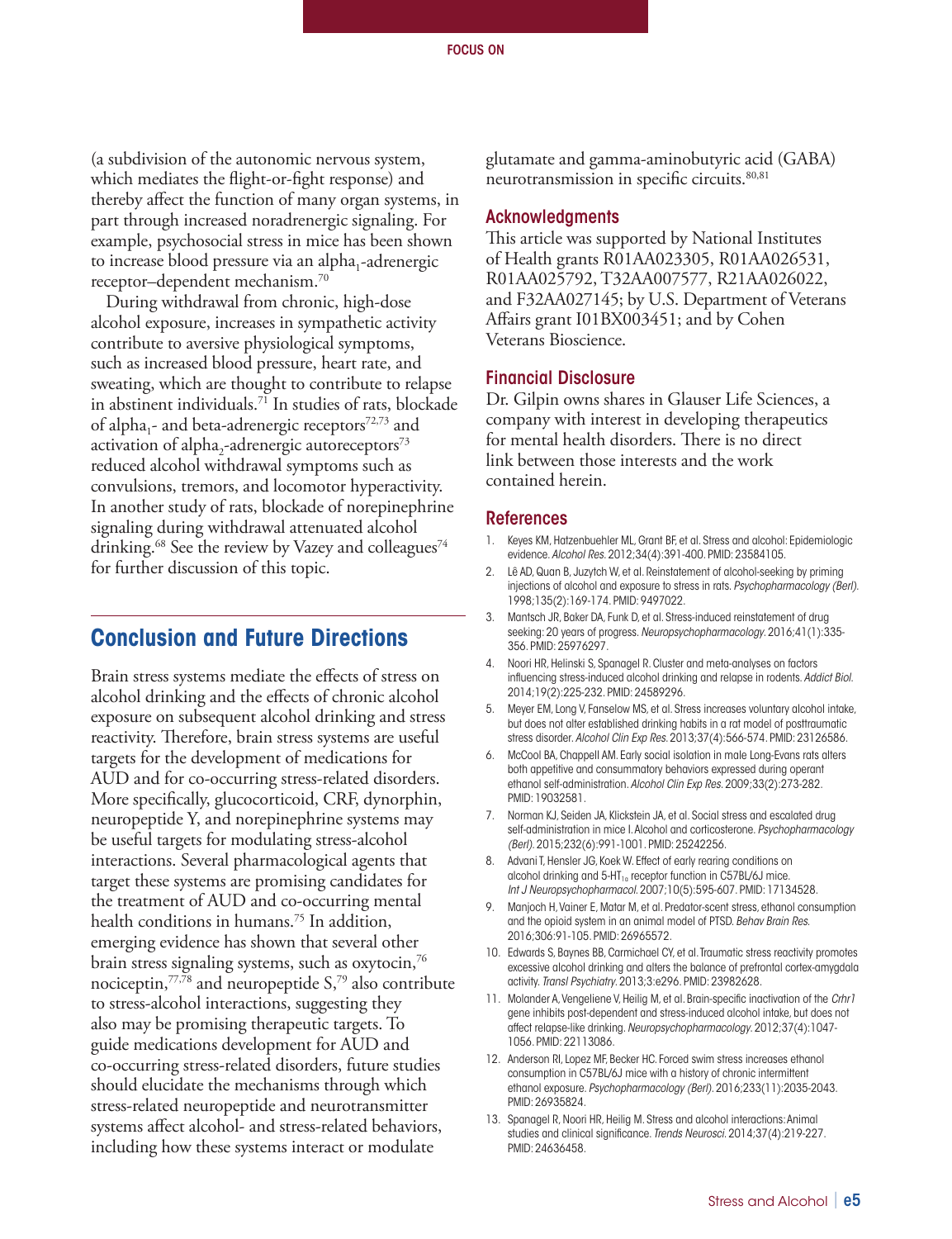- 14. Gilpin NW, Weiner JL. Neurobiology of comorbid post-traumatic stress disorder and alcohol-use disorder. *Genes Brain Behav*. 2017;16(1):15-43. PMID: 27749004.
- 15. Valdez GR, Zorrilla EP, Roberts AJ, et al. Antagonism of corticotropin-releasing factor attenuates the enhanced responsiveness to stress observed during protracted ethanol abstinence. *Alcohol*. 2003;29(2):55-60. PMID: 12782246.
- 16. Breese GR, Overstreet DH, Knapp DJ, et al. Prior multiple ethanol withdrawals enhance stress-induced anxiety-like behavior: Inhibition by CRF<sub>1</sub>- and benzodiazepine-receptor antagonists and a  $5-HT_{1a}$ -receptor agonist. *Neuropsychopharmacology*. 2005;30(9):1662-1669. PMID: 15726114.
- 17. Becker HC. Influence of stress associated with chronic alcohol exposure on drinking. *Neuropharmacology*. 2017;122:115-126. PMID: 28431971.
- 18. Fahlke C, Hård E, Hansen S. Facilitation of ethanol consumption by intracerebroventricular infusions of corticosterone. *Psychopharmacology (Berl)*. 1996;127(2):133-139. PMID: 8888379.
- 19. Koenig HN, Olive MF. The glucocorticoid receptor antagonist mifepristone reduces ethanol intake in rats under limited access conditions. *Psychoneuroendocrinology*. 2004;29(8):999-1003. PMID: 15219650.
- 20. Simms JA, Haass-Koffler CL, Bito-Onon J, et al. Mifepristone in the central nucleus of the amygdala reduces yohimbine stress-induced reinstatement of ethanol-seeking. *Neuropsychopharmacology*. 2012;37(4):906-918. PMID: 22048462.
- 21. Whitaker AM, Gilpin NW. Blunted hypothalamo-pituitary adrenal axis response to predator odor predicts high stress reactivity. *Physiol Behav*. 2015;147:16-22. PMID: 25824191.
- 22. Whitaker AM, Farooq MA, Edwards S, et al. Post-traumatic stress avoidance is attenuated by corticosterone and associated with brain levels of steroid receptor co-activator-1 in rats. *Stress*. 2016;19(1):69-77. PMID: 26482332.
- 23. Yehuda R, Southwick SM, Nussbaum G, et al. Low urinary cortisol excretion in patients with posttraumatic stress disorder. *J Nerv Ment Dis*. 1990;178(6):366-369. PMID: 2348190.
- 24. Yehuda R, Bierer LM, Sarapas C, et al. Cortisol metabolic predictors of response to psychotherapy for symptoms of PTSD in survivors of the World Trade Center attacks on September 11, 2001. *Psychoneuroendocrinology*. 2009;34(9):1304-1313. PMID: 19411143.
- 25. Norrholm SD, Jovanovic T, Gerardi M, et al. Baseline psychophysiological and cortisol reactivity as a predictor of PTSD treatment outcome in virtual reality exposure therapy. *Behav Res Ther*. 2016;82:28-37. PMID: 27183343.
- 26. Lee S, Smith GW, Vale W, et al. Mice that lack corticotropin-releasing factor (CRF) receptors type 1 show a blunted ACTH response to acute alcohol despite up-regulated constitutive hypothalamic CRF gene expression. *Alcohol Clin Exp Res*. 2001;25(3):427-433. PMID: 11290855.
- 27. Richardson HN, Lee SY, O'Dell LE, et al. Alcohol self-administration acutely stimulates the hypothalamic-pituitary-adrenal axis, but alcohol dependence leads to a dampened neuroendocrine state. *Eur J Neurosci*. 2008;28(8):1641-1653. PMID: 18979677.
- 28. Tabakoff B, Jafee RC, Ritzmann RF. Corticosterone concentrations in mice during ethanol drinking and withdrawal. *J Pharm Pharmacol*. 1978;30(6):371-374. PMID: 26769.
- 29. Keedwell PA, Poon L, Papadopoulos AS, et al. Salivary cortisol measurements during a medically assisted alcohol withdrawal. *Addict Biol*. 2001;6(3):247-256. PMID: 11900603.
- 30. Rao RP, Anilkumar S, McEwen BS, et al. Glucocorticoids protect against the delayed behavioral and cellular effects of acute stress on the amygdala. *Biol Psychiatry*. 2012;72(6):466-475. PMID: 22572034.
- 31. Perusini JN, Meyer EM, Long VA, et al. Induction and expression of fear sensitization caused by acute traumatic stress. *Neuropsychopharmacology*. 2016;41(1):45-57. PMID: 26329286.
- 32. Vendruscolo LF, Estey D, Goodell V, et al. Glucocorticoid receptor antagonism decreases alcohol seeking in alcohol-dependent individuals. *J Clin Invest*. 2015;125(8):3193-3197. PMID: 26121746.
- 33. Lê AD, Harding S, Juzytsch W, et al. The role of corticotrophin-releasing factor in stress-induced relapse to alcohol-seeking behavior in rats. *Psychopharmacology (Berl)*. 2000;150(3):317-324. PMID: 10923760.
- 34. Gehlert DR, Cippitelli A, Thorsell A, et al. 3-(4-chloro-2-morpholin-4-yl-thiazol-5-yl)-8-(1-ethylpropyl)-2,6-dimethyl-imidazo[1,2-b]pyridazine: A novel brainpenetrant, orally available corticotropin-releasing factor receptor 1 antagonist

with efficacy in animal models of alcoholism. *J Neurosci*. 2007;27(10):2718- 2726. PMID: 17344409.

- 35. Roltsch EA, Baynes BB, Mayeux JP, et al. Predator odor stress alters corticotropin-releasing factor-1 receptor (CRF1R)-dependent behaviors in rats. *Neuropharmacology*. 2014;79:83-89. PMID: 24269607.
- 36. Newman EL, Albrechet-Souza L, Andrew PM, et al. Persistent escalation of alcohol consumption by mice exposed to brief episodes of social defeat stress: Suppression by CRF-R1 antagonism. *Psychopharmacology (Berl)*. 2018;235(6):1807-1820. PMID: 29696309.
- 37. Valdez GR, Roberts AJ, Chan K, et al. Increased ethanol self-administration and anxiety-like behavior during acute ethanol withdrawal and protracted abstinence: Regulation by corticotropin-releasing factor. *Alcohol Clin Exp Res*. 2002;26(10):1494-1501. PMID: 12394282.
- 38. Finn DA, Snelling C, Fretwell AM, et al. Increased drinking during withdrawal from intermittent ethanol exposure is blocked by the CRF receptor antagonist D-Phe-CRF(12-41). *Alcohol Clin Exp Res*. 2007;31(6):939-949. PMID: 17403068.
- 39. Funk CK, O'Dell LE, Crawford EF, et al. Corticotropin-releasing factor within the central nucleus of the amygdala mediates enhanced ethanol self-administration in withdrawn, ethanol-dependent rats. *J Neurosci*. 2006;26(44):11324-11332. PMID: 17079660.
- 40. Chu K, Koob GF, Cole M, et al. Dependence-induced increases in ethanol self-administration in mice are blocked by the CRF<sub>1</sub> receptor antagonist antalarmin and by CRF<sub>1</sub> receptor knockout. *Pharmacol Biochem Behav*. 2007;86(4):813-821. PMID: 17482248.
- 41. Gilpin NW, Richardson HN, Koob GF. Effects of CRF<sub>1</sub>-receptor and opioidreceptor antagonists on dependence-induced increases in alcohol drinking by alcohol-preferring (P) rats. *Alcohol Clin Exp Res*. 2008;32(9):1535-1542. PMID: 18631323.
- 42. Phillips TJ, Reed C, Pastor R. Preclinical evidence implicating corticotropinreleasing factor signaling in ethanol consumption and neuroadaptation. *Genes Brain Behav*. 2015;14(1):98-135. PMID: 25565358.
- 43. Spierling SR, Zorrilla EP. Don't stress about CRF: Assessing the translational failures of CRF<sub>1</sub> antagonists. *Psychopharmacology (Berl)*. 2017;234(9-10):1467-1481. PMID: 28265716.
- 44. Pomrenze MB, Fetterly TL, Winder DG, et al. The corticotropin releasing factor receptor 1 in alcohol use disorder: Still a valid drug target? *Alcohol Clin Exp Res*. 2017;41(12):1986-1999. PMID: 28940382.
- 45. Shirayama Y, Ishida H, Iwata M, et al. Stress increases dynorphin immunoreactivity in limbic brain regions and dynorphin antagonism produces antidepressant-like effects. *J Neurochem*. 2004;90(5):1258-1268. PMID: 15312181.
- 46. Land BB, Bruchas MR, Lemos JC, et al. The dysphoric component of stress is encoded by activation of the dynorphin kappa-opioid system. *J Neurosci*. 2008;28(2):407-414. PMID: 18184783.
- 47. Sperling RE, Gomes SM, Sypek EI, et al. Endogenous kappa-opioid mediation of stress-induced potentiation of ethanol-conditioned place preference and self-administration. *Psychopharmacology (Berl)*. 2010;210(2):199-209. PMID: 20401606.
- 48. Funk D, Coen K, Lê AD. The role of kappa opioid receptors in stress-induced reinstatement of alcohol seeking in rats. *Brain Behav*. 2014;4(3):356-367. PMID: 24944865.
- 49. Kissler JL, Sirohi S, Reis DJ, et al. The one-two punch of alcoholism: Role of central amygdala dynorphins/kappa-opioid receptors. *Biol Psychiatry*. 2014;75(10):774-782. PMID: 23611261.
- 50. Anderson RI, Becker HC. Role of the dynorphin/kappa opioid receptor system in the motivational effects of ethanol. *Alcohol Clin Exp Res*. 2017;41(8):1402-1418. PMID: 28425121.
- 51. Karkhanis A, Holleran KM, Jones SR. Dynorphin/kappa opioid receptor signaling in preclinical models of alcohol, drug, and food addiction. *Int Rev Neurobiol*. 2017;136:53-88. PMID: 29056156.
- 52. Cohen H, Liu T, Kozlovsky N, et al. The neuropeptide Y (NPY)-ergic system is associated with behavioral resilience to stress exposure in an animal model of post-traumatic stress disorder. *Neuropsychopharmacology*. 2012;37(2):350-363. PMID: 21976046.
- 53. Cippitelli A, Damadzic R, Hansson AC, et al. Neuropeptide Y (NPY) suppresses yohimbine-induced reinstatement of alcohol seeking. *Psychopharmacology (Berl)*. 2010;208(3):417-426. PMID: 20012021.